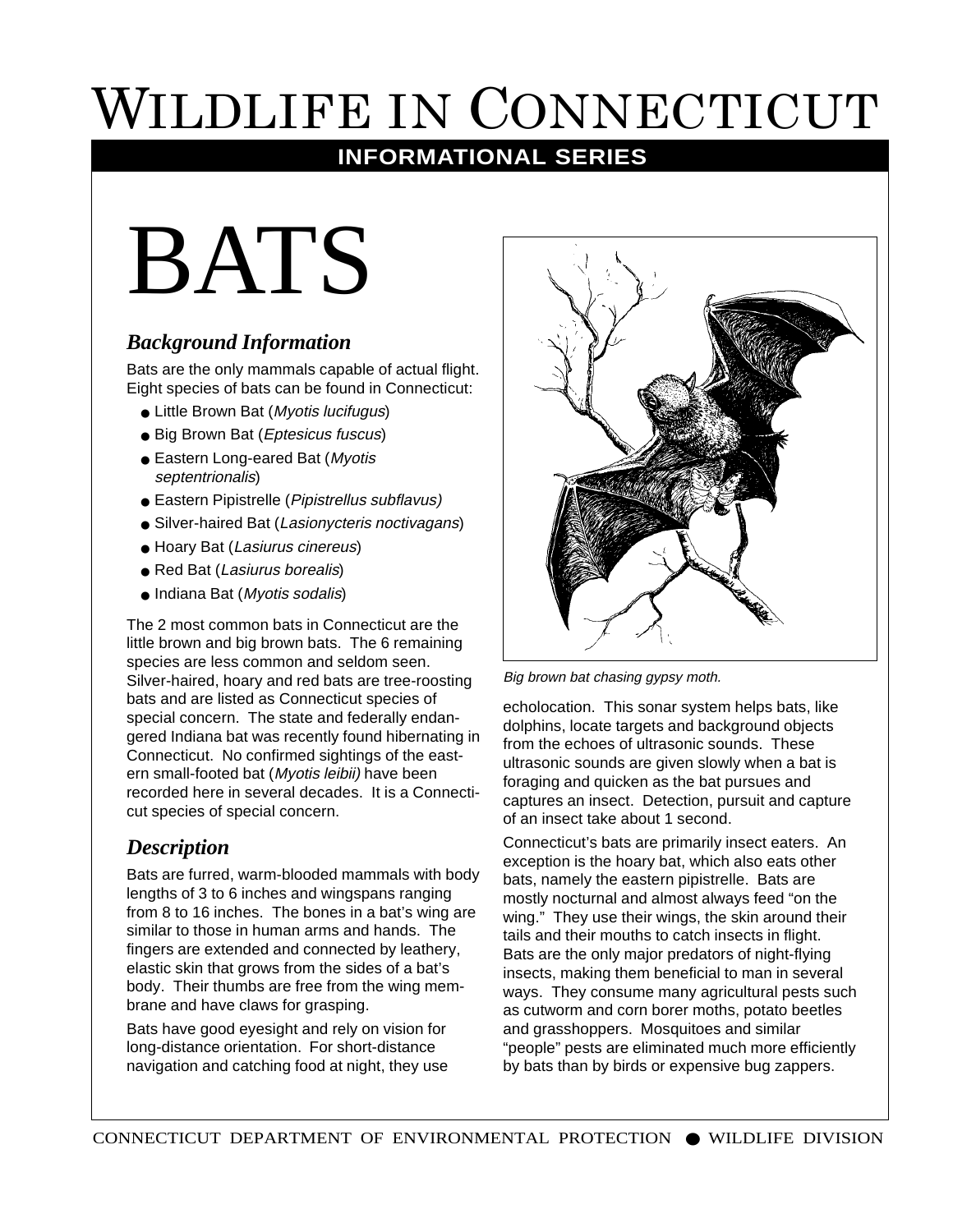# *Interesting Bat Facts*

● In general, bats are not dangerous. Like any other mammal, they can carry rabies, although less than 1 percent of all bats are infected with the virus. More people die annually from dog attacks, bee stings, lightning and household accidents than from bat-transmitted rabies.

● Bats do not get caught in people's hair. Bats that swoop near people are usually after insects such as mosquitoes.

• A single little brown bat can eat 1200 mosquitoes in an hour.

• There are almost 1,000 different species of bats in the world, but only 8 are found in Connecticut.

● Only 3 species of bats feed on animal blood. These vampire bats prefer to drink cattle blood and are only found in Latin America.

• The smallest bat is the size of a small mouse; the largest, a fruit eater, has a 6-foot wingspan.

● Bats have varied diets: 70 percent eat insects; many tropical species eat fruit or drink flower nectar; some bats even catch frogs and fish.

# *Nuisance Problems*

The presence of bats can be detected in several ways. At dusk, when bats leave roosts to feed, they may be seen exiting through eaves, vents or from behind shutters or siding. Noise from large colonies may also announce their presence. Droppings and dark brown stains may appear near eaves and beneath entrance holes and roosts. Bat droppings (guano) are easily crushed, revealing shiny bits of undigested insects. They are never white or chalky in appearance, as are the droppings of birds.

The 2 most common bats involved in nuisance complaints are the little brown bat and the big brown bat. The little brown bat ranges from 3.1 to 3.7 inches in length and has a wingspan of 8.6 to 10.5 inches. Big brown bats range from 4.1 to 4.8 inches in length, with a wingspan of 12.1 to 12.9 inches. Big brown bats can readily be distinguished from little brown bats in flight by their larger size, slow wingbeats and audible chatter.

A single bat that enters a home can often be removed easily. Closing off doorways to the room containing the bat and opening a window will usually prompt the bat to fly outside. A large jar or can may also be used to remove a bat. Move

toward the bat slowly so that it is not startled and gently place the can over it. Slide stiff paper or cardboard under the can's opening, using it as a lid when removing the bat. Heavy leather gloves should be used to remove a bat by hand. Bats, like all wild animals, may bite when handled and should not be removed bare-handed. Remember that bats, like other mammals, may be a source of rabies. The rabies virus is found in saliva and may be transmitted through the bite of an infected animal. **If you are accidentally bitten while handling a bat, make sure the bat is saved for examination. Immediately wash the bite with soap and water and seek prompt medical advice.** Non-bite exposures can also occur and should be treated in the same manner as a bite. A non-bite exposure occurs when saliva or brain tissue from an infected animal enters scratches, abrasions, open wounds or mucous membranes (nose, mouth, eyes).

Most colonies of bats are small and often remain unnoticed for many years. Large colonies residing in an attic or wall may become a nuisance because of noise and unsightly guano accumulations. Eviction and exclusion of roosting bats are the only safe, permanent solutions to a nuisance problem. Numerous repellents and techniques may be used in an effort to evict nuisance bats.

**Chemical Repellents:** Mothballs (napthalene) placed in mesh bags may be hung in attics to discourage bats but are of limited value. The effectiveness of napthalene depends to a great extent on the amount of ventilation in a given roost; the better the ventilation, the lower the effectiveness. Napthalene also poses health risks to humans when used in quantity. Aerosol dog and cat repellents are useful in limited situations such as discouraging the use of a particular night roosting spot. They should never be applied while the bats are present. Direct contact is harmful to the bats and may cause them to fly at the "attacker" in their haste to get away.

**Mechanical Repellents:** Several mechanical repellents may help discourage bats. They are usually safer to humans than chemical repellents. Illumination of an attic or eaves with floodlights often discourages residence. Attics may also be cooled with fans to make the temperature unsuitable for roosting. Ultrasonic devices are seldom successful.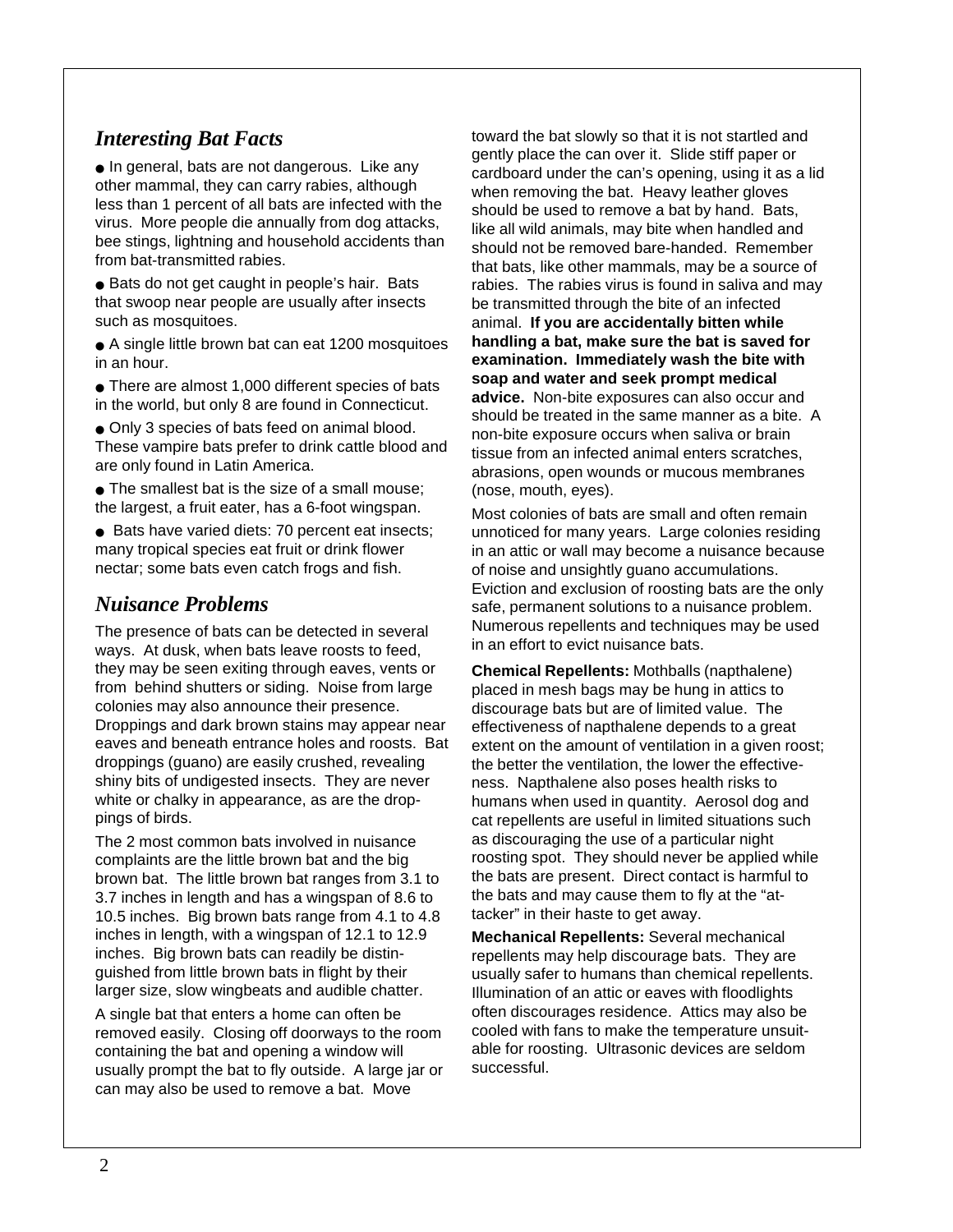# *Exclusion and Bat-proofing*

One of the simplest techniques for solving nuisance problems is letting the bats exit on their own and then preventing their re-entry to the roost. Little brown bats do not winter in buildings, so batproofing can be done after they travel to their winter roost site. Big brown bats usually travel to other roosts also, but they have been known to use building roosts in the winter. If nuisance problems involve big brown bats or if rapid exclusion is necessary, the first step is to find the exit(s) by watching the bats emerge at dusk. Stains from body oils or droppings may help pinpoint exits.

A simple one-way exclusion gate can be made using half-inch polypropylene structural-grade bird netting. During the day, hang the netting around the exits, using staples or duct tape. The netting should be attached several inches above the exits and extend at least 2 feet to either side and below the exit. The sides may be attached, but the bottom must hang free. As bats leave to feed, they will drop out of the roost unhindered. When they return, they will be unable to fly directly into the roost. These exclusion nets should be left in place for 3 or 4 nights to insure that no bats remain in the roost. After exclusion, the openings can be repaired when convenient. Caulk, fine screen and oakum (petroleum-soaked rope) are all easy ways to seal openings. **Exclusion should not be done from June through mid-August, as flightless young may be trapped and die in the roost, causing severe odor problems.**

Another simple one-way excluder can be made from plastic strips. In a section of flexible plastic, cut small strips (about 1 inch wide) that will serve as tiny door flaps. The bats can push past them to exit, but the strips will not flex inward to allow reentry. This excluder should be installed in the same manner as the bird netting.

Exclusion of bats from Spanish or concrete tile roofs is often as simple as installing a rain gutter. The gutters should be installed flush against the attachment surface. The upper edge of the gutter should be even with the lower edge of the tile, extending outward about 8 inches. This exclusion can be done any time, because the bats are still able to leave. Bats dislike climbing over the slippery metal gutter and usually will not return.

If you prefer to hire someone to exclude and batproof your home, it is best to seek a specialist. If



Connecticut's largest bat, shown at life size, is the hoary bat (Lasiurus cinereus). Its dark brown fur is heavily tinged with white, giving the bat a frosty appearance.

the bats need to be trapped or handled, the specialist must be licensed by the DEP Wildlife Division. As with any business dealing, it is advisable to get more than 1 estimate for the job. Beware of scare tactics, and remember:

- Bats do not multiply like rabbits.
- Even sick bats rarely attack people or pets.
- Bats are not attracted in hordes by the scent of other bats.
- Bats have very few parasites, so additional spraying for parasites is not necessary.
- Permanent physical exclusion is essential for any bat control job.
- The use of poisons to eliminate a bat colony is illegal without a special permit.
- Bat guano is not "toxic"
- Rabies rates in bat populations are not increasing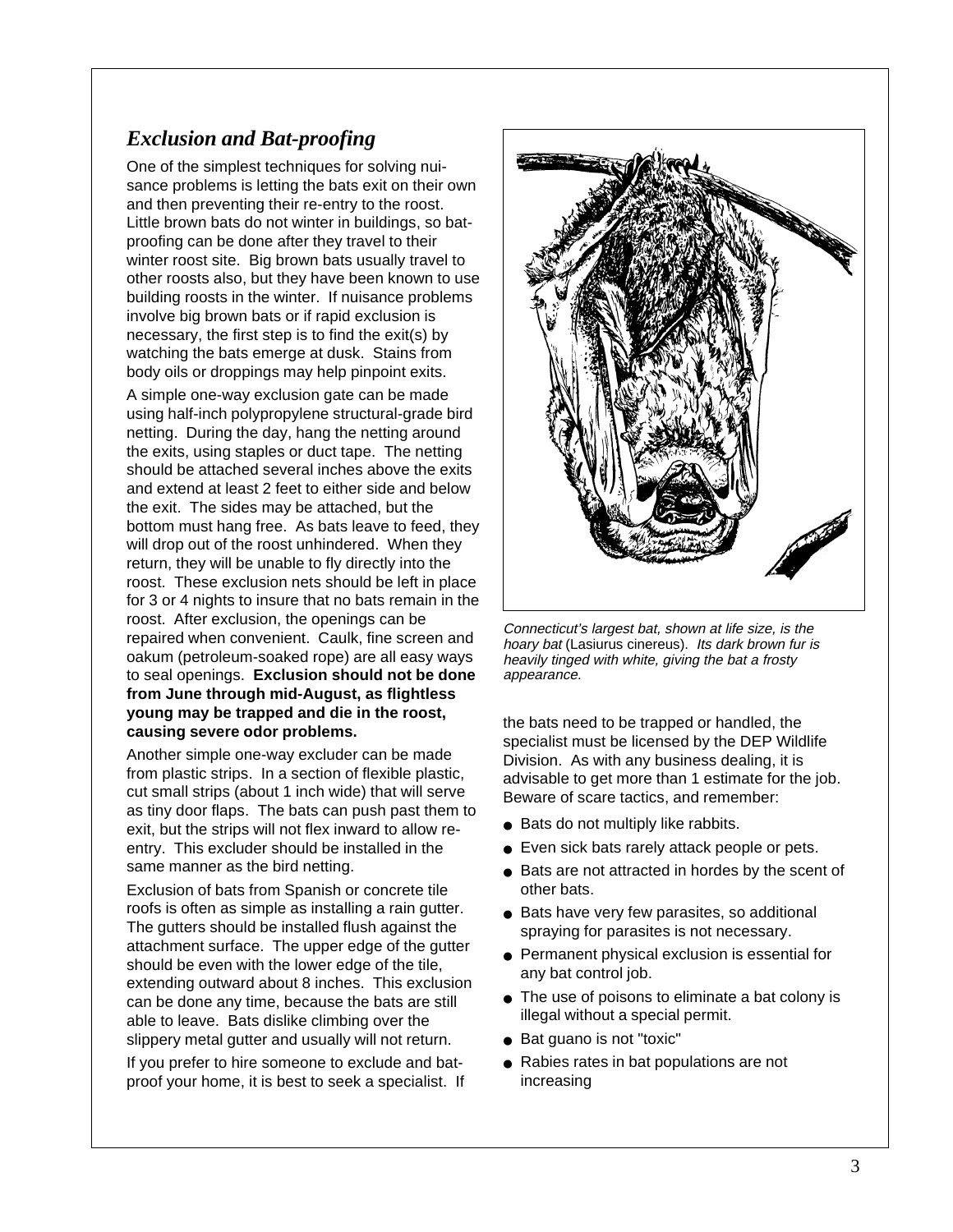# Small Bat House

Use rough-cut lumber or exterior grade plywood  $(^{1}/_{2}$ " thick minimum). The furring strips (**E**) should have a finished thickness of approximately  $\frac{3}{4}$ ".

Staple <sup>1</sup>/<sub>8</sub>" mesh (HDPE plastic) netting to back and front 2<br>sections. Make sure mesh extends to bottom of back.

Caulk all pieces and assemble with drywall screws to prevent wood from splitting. Apply additional caulk to outside joints as needed.

Apply dark stain to exterior surfaces and use tar paper or shingles on the roof and the top half of the bat house to increase interior temperatures.

- **A** Roof 4"x14"
- **B** Upper front 12"x20"
- **C** Lower front 12"x10"
- **D** Back 12"x36"
- **E** Spacers (1)  $2"x12"$ , (2)  $2"x30<sup>1</sup>/2"$

# Large Bat House

Use  $\frac{1}{2}$ " exterior grade plywood for front and back sections;  $\frac{1}{4}$ " for all partitions. Sides are 1"x6" stock.

Staple  $\frac{1}{8}$ " mesh (HDPE plastic) netting to all partitions and the back panel. Apply caulk to all joints.

Begin assembly by screwing the back to the sides. Attach 31" spacers to inside corners.

Place a partition on top of the spacers to within about  $\frac{1}{2}$ " of the roof. Put the next set of spacers (26") on top of the partition and screw into the first spacers.

Repeat for remaining partitions ending with  $28^3/\frac{1}{4}$ " spacers (flush to roof line). Screw front to sides. Make sure roof angles are aligned.

Screw roof in place and caulk all exterior joints.

Scratch or roughen the front near the vents to provide a toe hold for bats landing on the box.

A dark stain should be applied to all exterior surfaces and tarpaper or shingles to the roof and upper half of the house to increase interior temperatures.

#### **A** Roof 6"x28"

- **B** Front 24"x28 $\frac{3}{4}$ " (cut slots for vents, 5" above bottom edge)
- **C** Back 24"x36"
- **D** Spacers 1"x2" (4) 26" long, (2) 31" long, (2) 28 $\frac{3}{4}$ " long
- **E** Partitions  $\frac{1}{4}$ " thick,  $\frac{3}{4}$ " apart, 26" long

**B**

**F**

**F** Sides  $4"x28^3/4"x31"$  (angle-cut top edges)

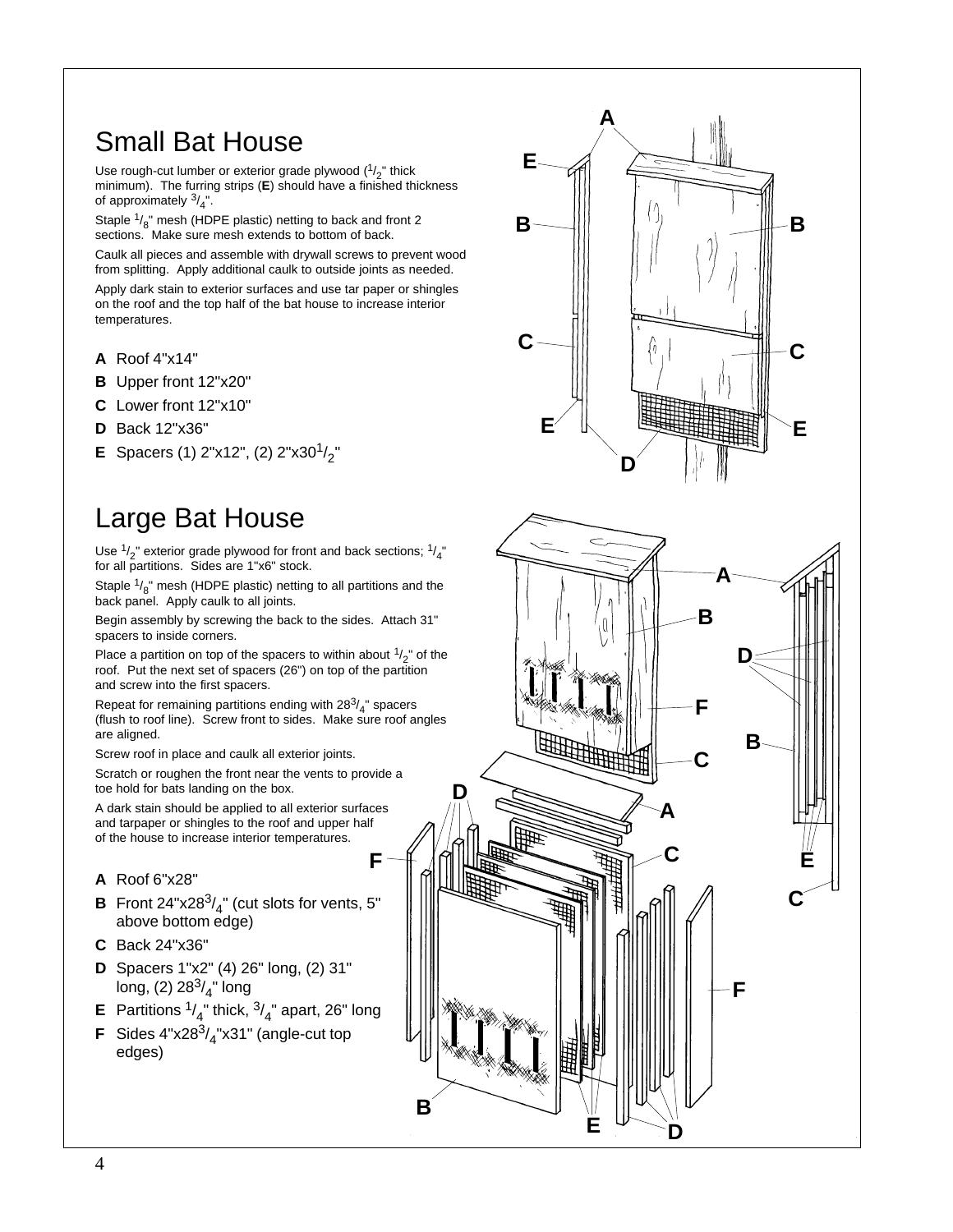A list of state-licensed Nuisance Wildlife Control Operators (NWCOs) who handle bat control projects can be obtained by contacting the DEP Wildlife Division.

Be careful when removing bat droppings from indoor roosts. Histoplasmosis, a fungal disease associated with the droppings of birds and bats, can result from the disturbance of dried droppings. Disturbance causes the fungal spores to become airborne, and spores entering the lungs can cause respiratory problems. However, histoplasmosis is seldom fatal; mild cases are common and often go unnoticed. Hot, dry attics rarely allow the spores to survive; thus, this disease is much more common in chicken roosts than in indoor bat roosts. Histoplasmosis is easily preventable--wearing a mask when removing accumulations of droppings prevents inhalation of the spores.

### *Bat Houses*

If you want bats out of your house but would like to retain them for their excellent insect control abilities, why not consider building or installing a bat house? Bat houses, much like bird houses, provide artificial roost sites for bats. They have been widely used in Europe for over 60 years. Much has been learned in recent years about bat roosting preferences. The following factors are critical to the success of bat houses: maintaining suitable temperature ranges, the distance to food and water, the size and shape of inner roosting spaces and the roughness of clinging surfaces.

Bat house designs range from simple and smallscale to large and complex. Two of the simpler designs are shown on opposite page. The small bat house provides only one size roosting space and accommodates fewer bats. The large bat house provides many roosting options and is ideal for larger nursery colonies of females and young. Below are tips for constructing and installing a bat house:

1) Use the roughest sides of the wood on the inner areas of the house. It is also a good idea to horizontally groove inner surfaces for footholds or attach non-metal screening to provide toe holds. This is also important for landing areas below the entrance.

2) Caulk all outside seams to limit air flow. This helps trap the bats' body heat inside the house.

Sealants approved for aquarium or kitchen use are best.

3) Place tar paper or dark shingles on the top and 4 to 6 inches down the side to increase inside temperatures. Nursery roosts often require temperatures of 90 degrees F or more. A dark stain also helps increase the temperature.

4) Hang houses 10 to 15 feet above ground. South and southeast exposures are best for providing maximum thermal gain. Bats prefer houses that get at least 6 hours of sunlight a day.

5) If possible, protect the house from prevailing winds and provide an unobstructed approach.

Bat houses attached to the sides of buildings have had the greatest reported success. Free-standing poles in open areas also work, but tree-mounted houses generally remain unused. Bat houses placed near water or wetland areas often are most successful Installing a bat house before April improves the chance of occupancy. Don't be discouraged if bats do not immediately move into their new home. It is not unusual for a house to stand empty for at least a year before it is used.

To assist in conservation efforts, please report any bat house successes or failures to the DEP Nonharvested Wildlife Program. A postpaid bat house survey card is available upon request from the Nonharvested Wildlife Program.

#### *For more information on bats, contact:*

Department of Environmental Protection Nonharvested Wildlife Program Sessions Woods Wildlife Management Area P.O. Box 1550 Burlington, CT 06013-1550 (860) 675-8130

Bat Conservation International, Inc. P.O. Box 162603 Austin, TX 78716 (512) 327-9721

#### *For more information on rabies, contact your local health department.*